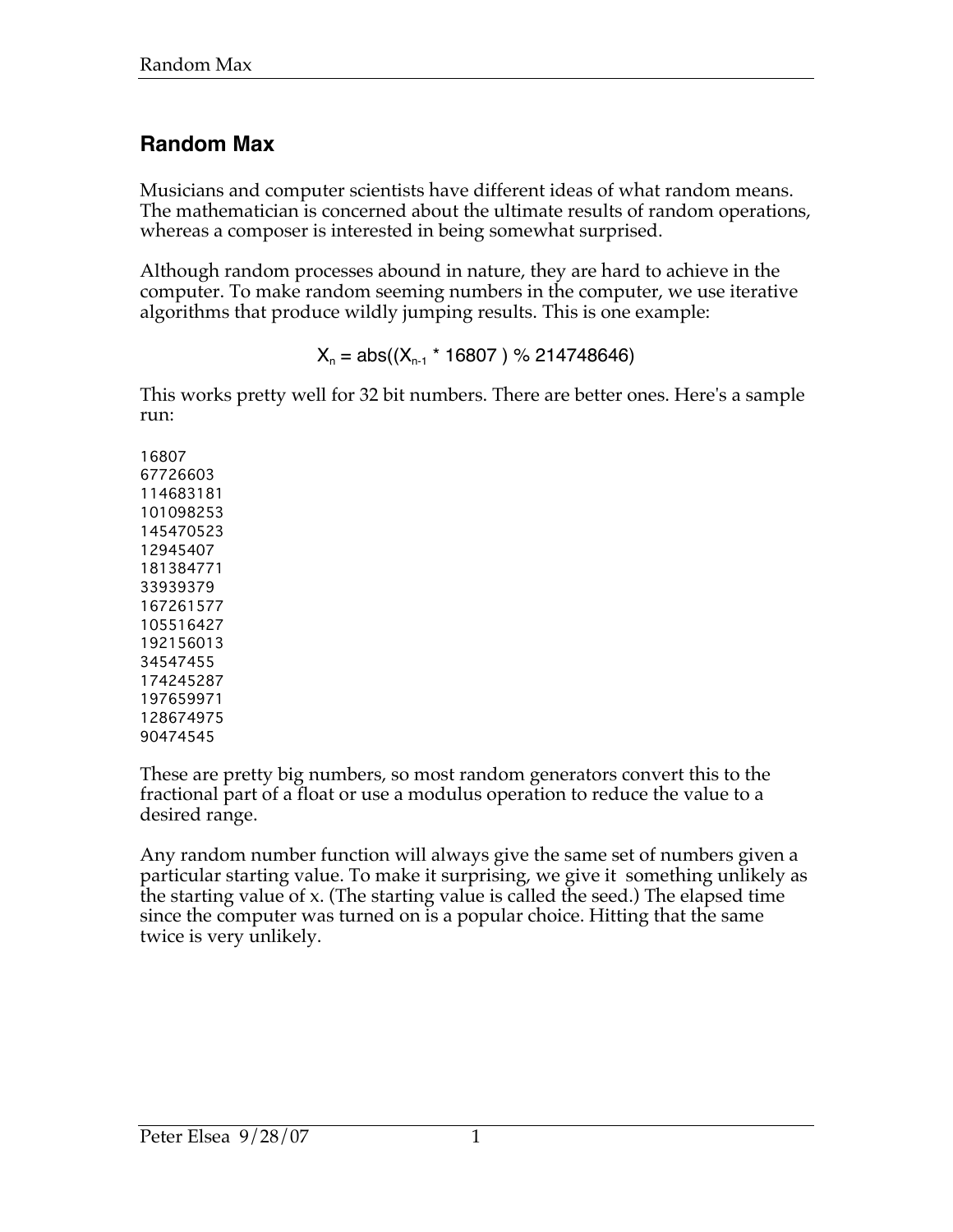## **Random**

The random object in Max is perfectly fine:



This produces numbers that bounce around with no discernable pattern. There is a tendency to favor odd numbers, however, so if you doing coin flips, there is a better object called **decide**.

Random is seeded from the computer host clock, so it's going to be surprising out of the box. If you want predictable random numbers, you can use the seed n message. Every time the seed is applied, the sequence will start over.

## **Drunk**

One popular variation on randomness is the Drunkard's Walk. This is produced by adding a random value to the last value computed. Thus the numbers will tend to stay close to the last value, but will ultimately wander over a wide range.



This can make for some melodic like patterns.

## **Urn**

Sometimes we want to get each number once, as in dealing cards. The urn (unique random number) object does this:

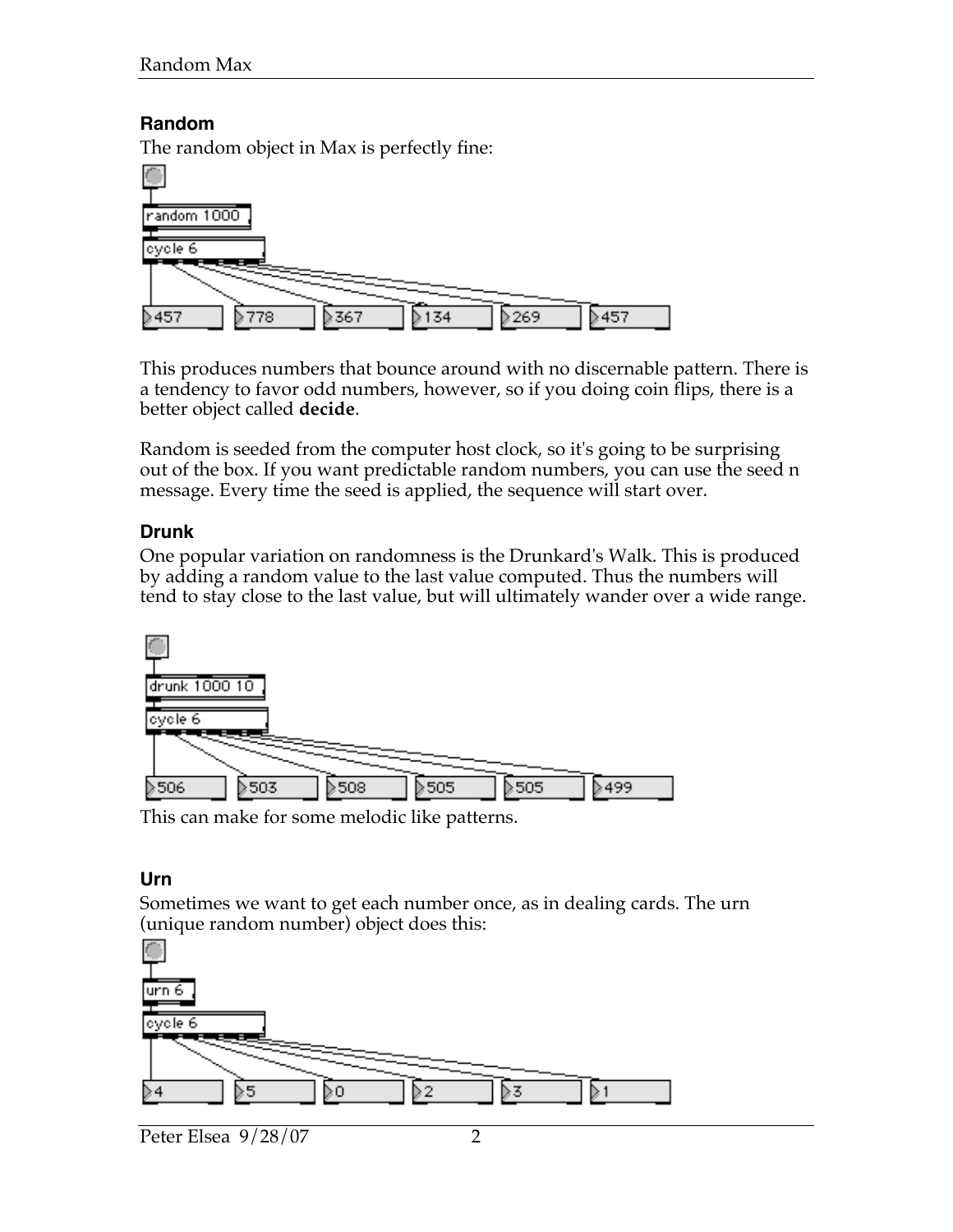#### **Distributions**

We describe random function generators on the basis of the distribution of the results they produce. That is, add up incidences of each number output and draw a graph. A perfect random number generator has a flat graph. Other shapes are appropriate in various musical circumstances.

#### Gaussian

The Gaussian distribution is made by adding several<sup>1</sup> random numbers. It produces the familiar "bell curve" so beloved by statisticians.



Gaussian number generators are useful for varying parameters in a natural way. Almost everything deviates from the ideal by a gaussian function, so using it on things like rhythm can de-mechanize the ouput of computer programs.

Here's how to generate a gaussian distribution in Max:

 $\overline{a}$  $1$  Technically, an infinite number of random numbers, but 12 will usually do.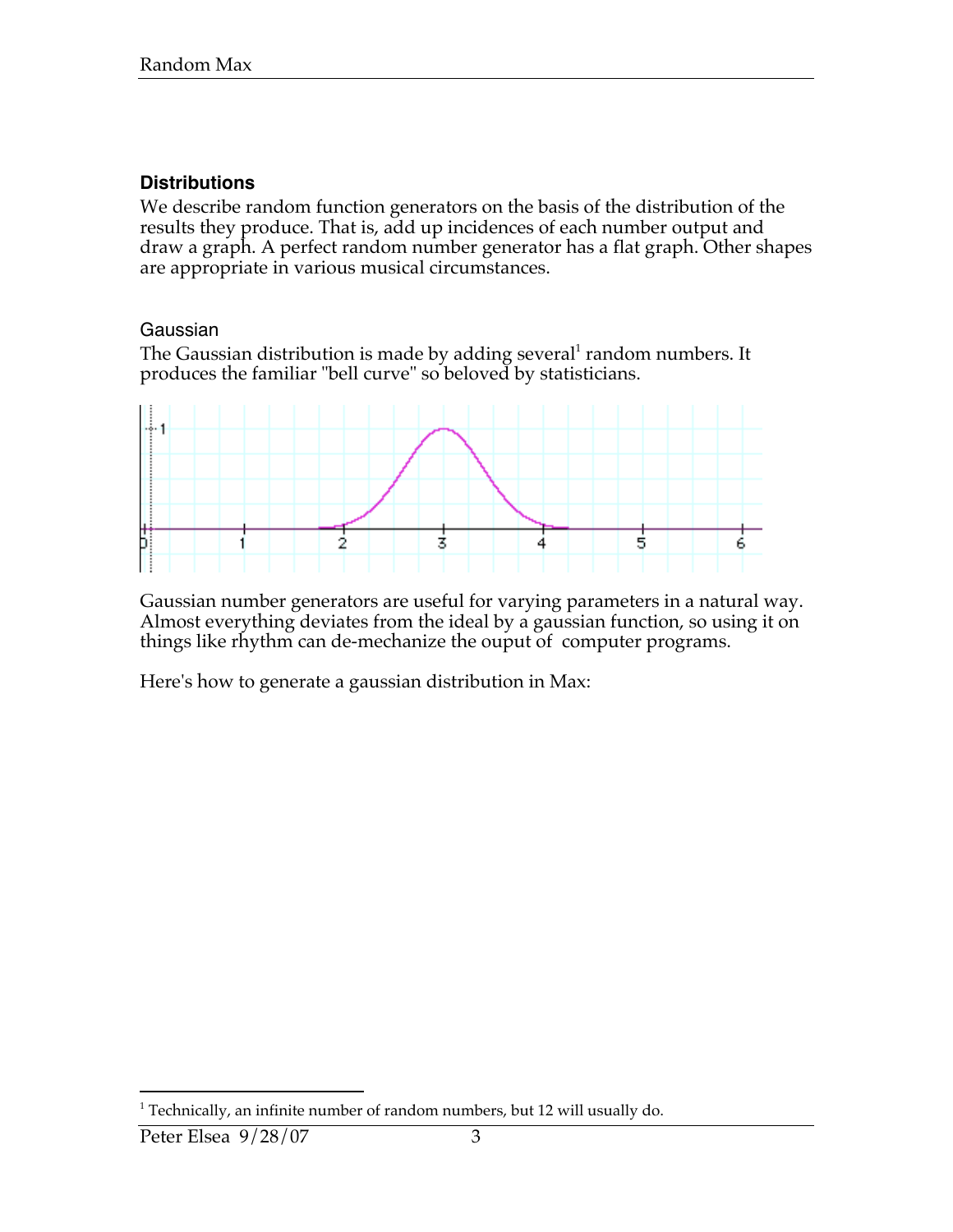

The range and mean controls modify the output, which would otherwise be between -1 and 1.

The histogram subpatcher contains a histo object and logic to display the contents in a multislider: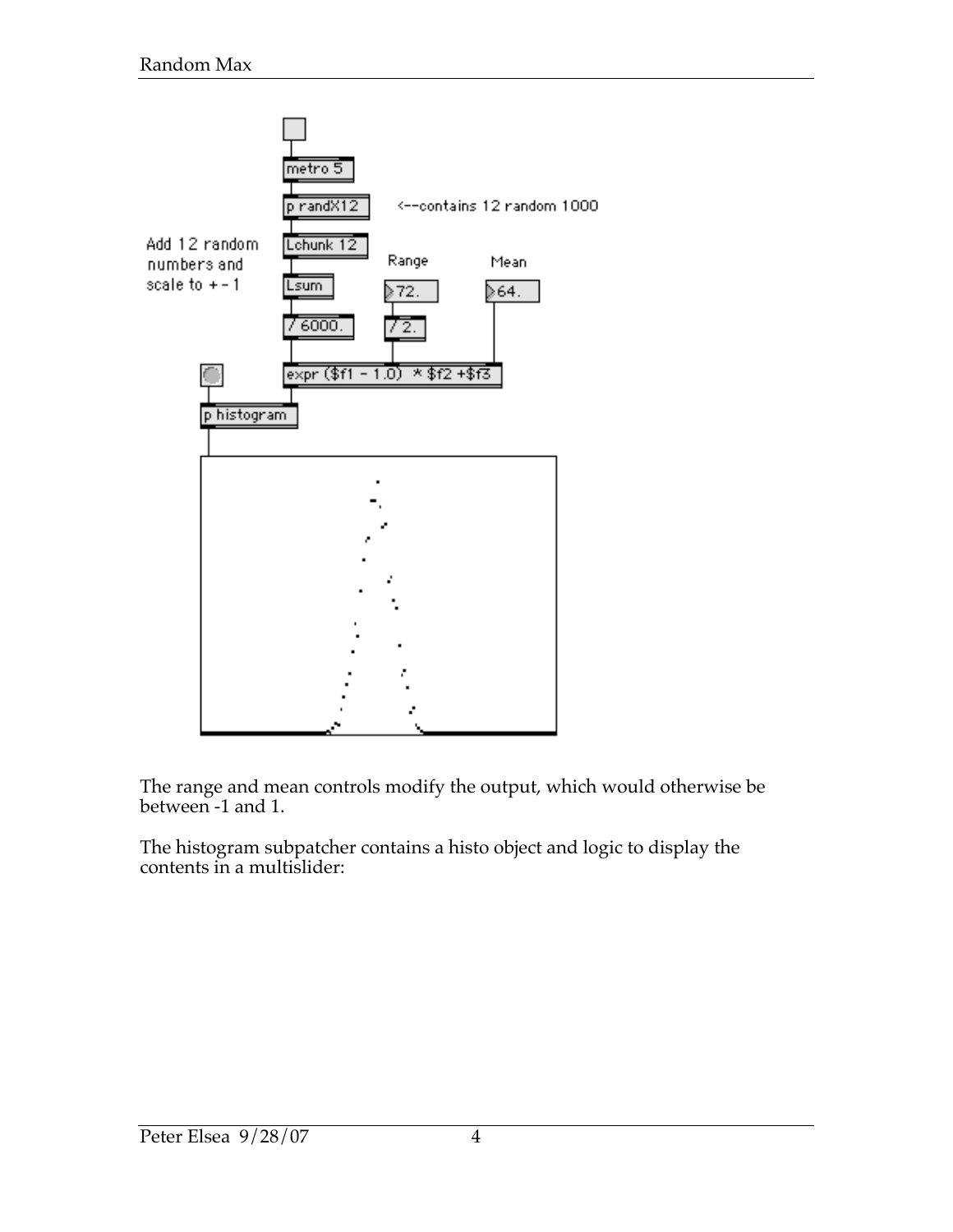

## **Exponential**

A simple exponential distribution is squeezed toward 0.



This can be generated by taking the negative<sup>2</sup> of the natural logarithm of the random numbers. This function is useful for things that should only vary occasionally, and not by much.

 $\overline{a}$ 

 $^2$  Remember, the random numbers are between 0.0 and 1.0, so the logarithms will be negative.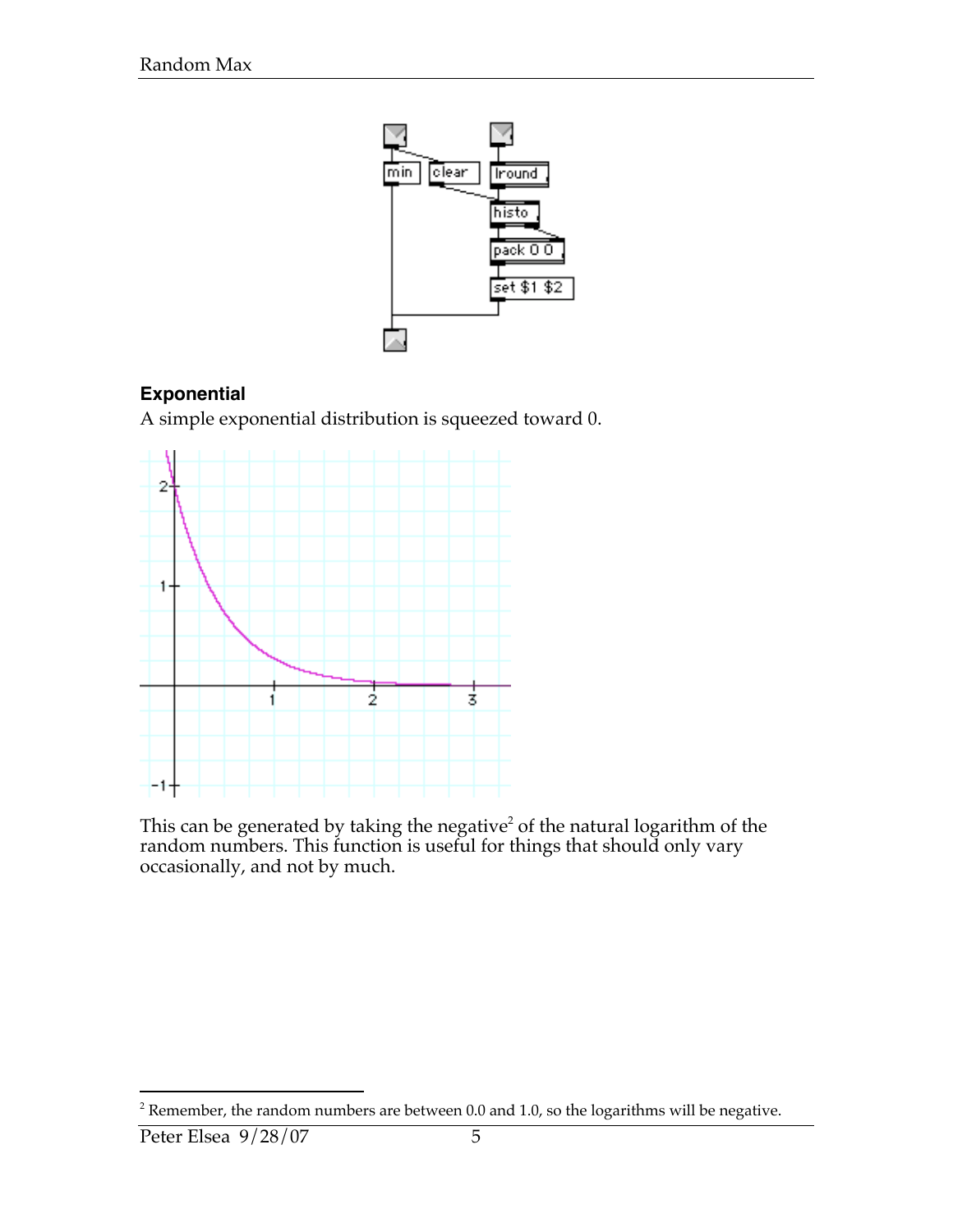

Alpha is a number greater than 0 that will control the width of the skirt of the function.. The mean of the numbers generated will be 0.69\*alpha.



To make an exponential function with a symmetrical shape, we break the random numbers into two ranges and find the natural log: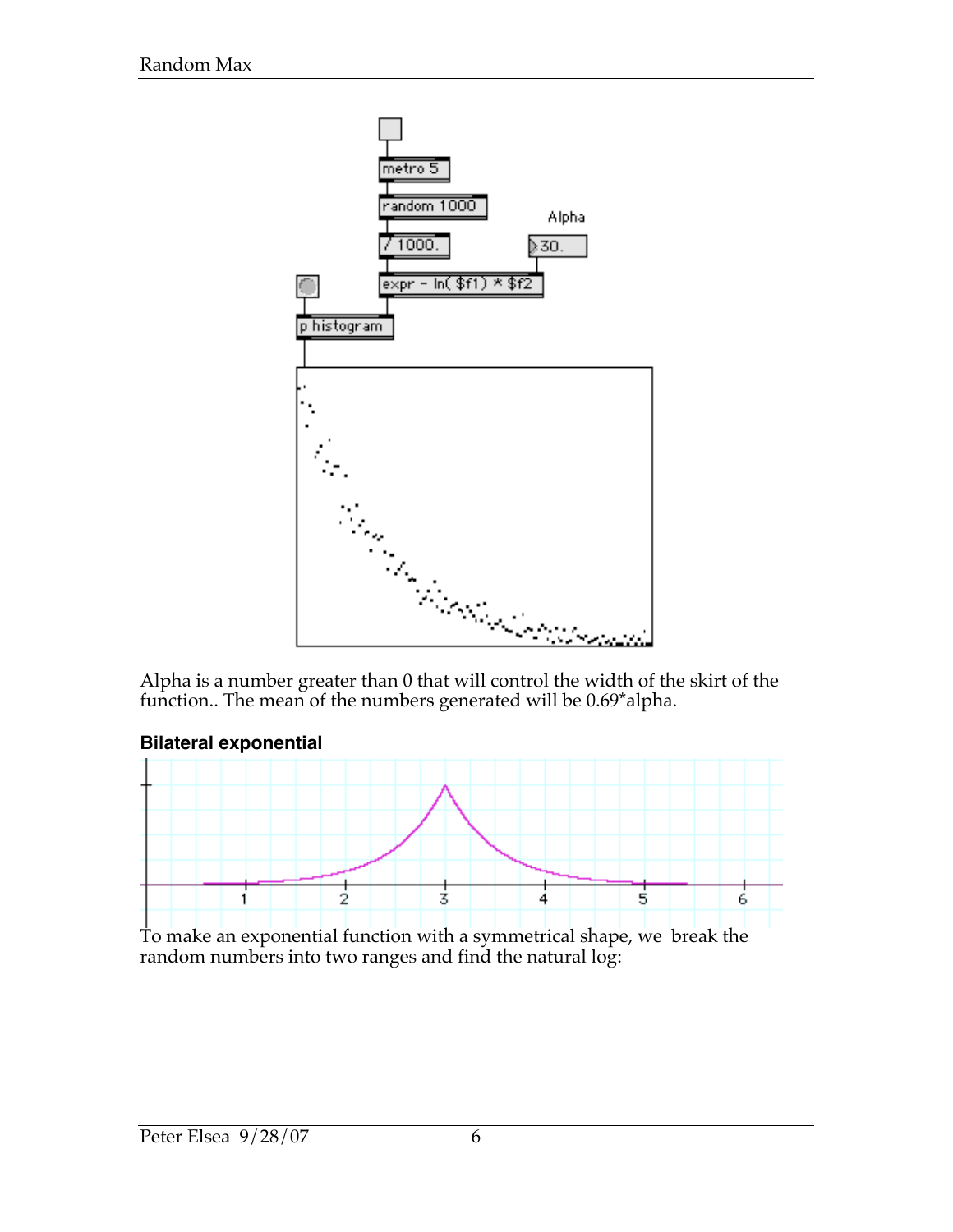

Alpha is a number greater than 0 that will control the width of the skirt of the function. Offset is added to shift the mean value. This may be positive or negative.

## **Cauchy**



The Cauchy distribution is similar to the Gaussian, but spread out a bit more.

To create this, we expand the random function to  $\pi$ , and take the tangent: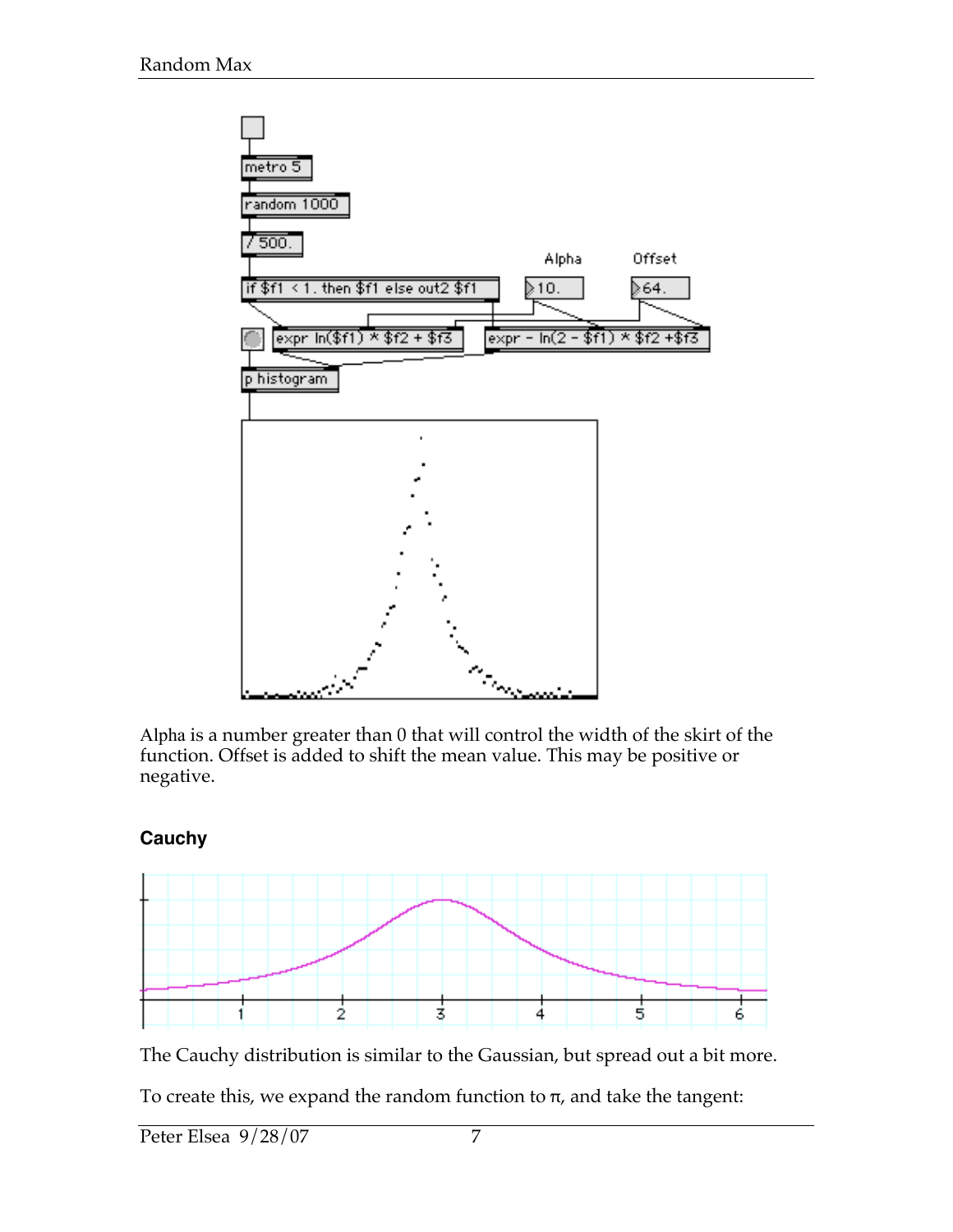

Alpha is a number greater than 0 that will control the width of the skirt of the function. This distribution is centered on 0. We filter 500 out of the random values because the tangent of pi/2 is not defined.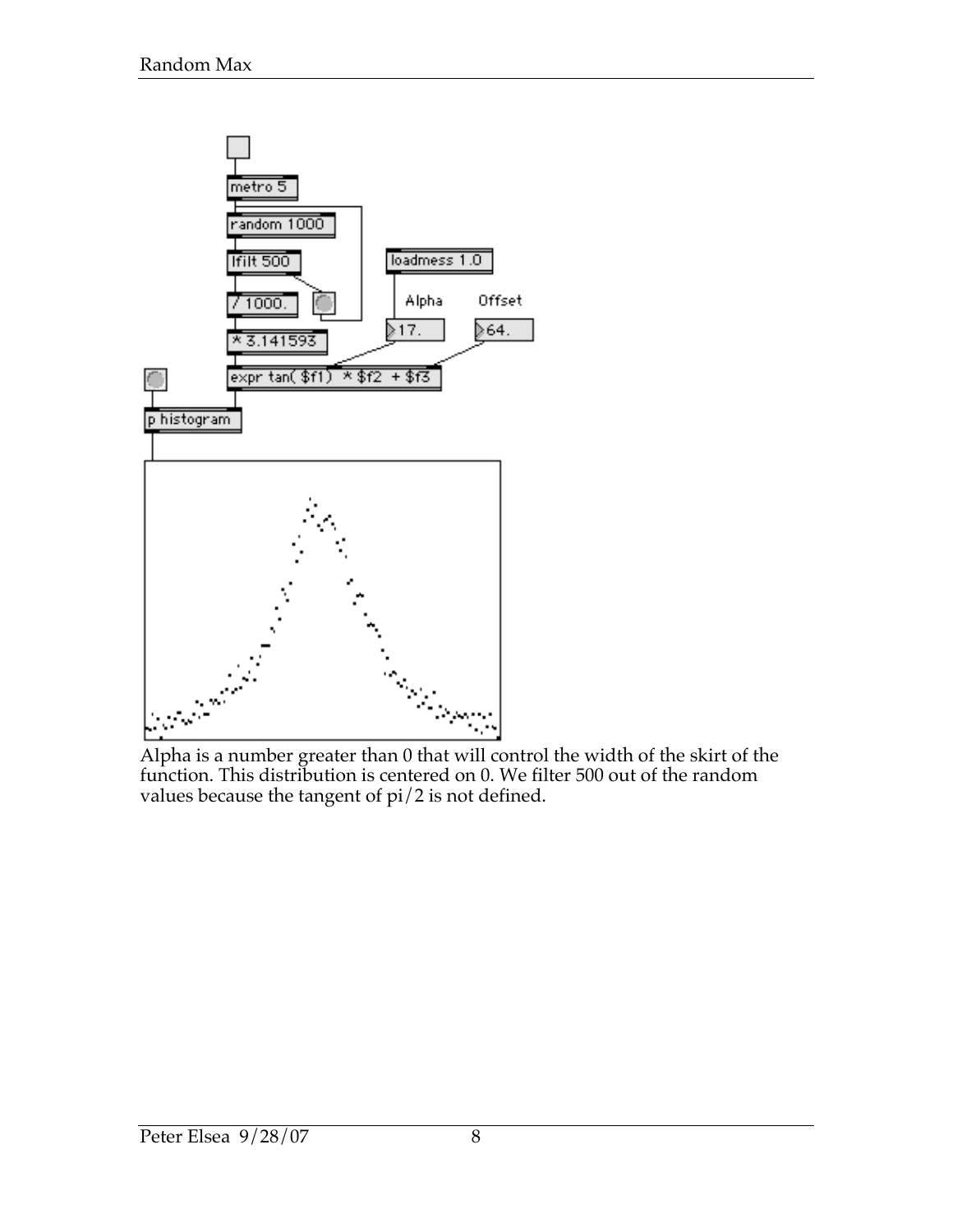## **Poisson**

A curve similar to the Gaussian, found in many natural phenomena, such as radioactive decay. It's the probable number of randomly timed events happening within a particular time. Say a process emits electrons at the average rate of 300/second. If you count electrons for 100 one second tests, you are mostly going to count 300, often 299 or 301, occasionally 250 or 350, rarely 20 or 580. The Poisson distribution describes this situation.

The probability  $P$  of **a** events happening during a period in which an average of **m** events usually occur is:



$$
P(a) = e^{-m} \left[ \frac{m^a}{a!} \right]
$$

You don't really need an algorithm to generate this, it's what you will get with ordinary random numbers applied to rhythm. The only difference between this and Gaussian distribution is that this is limited to discreet numbers, because events either happen or they don't.